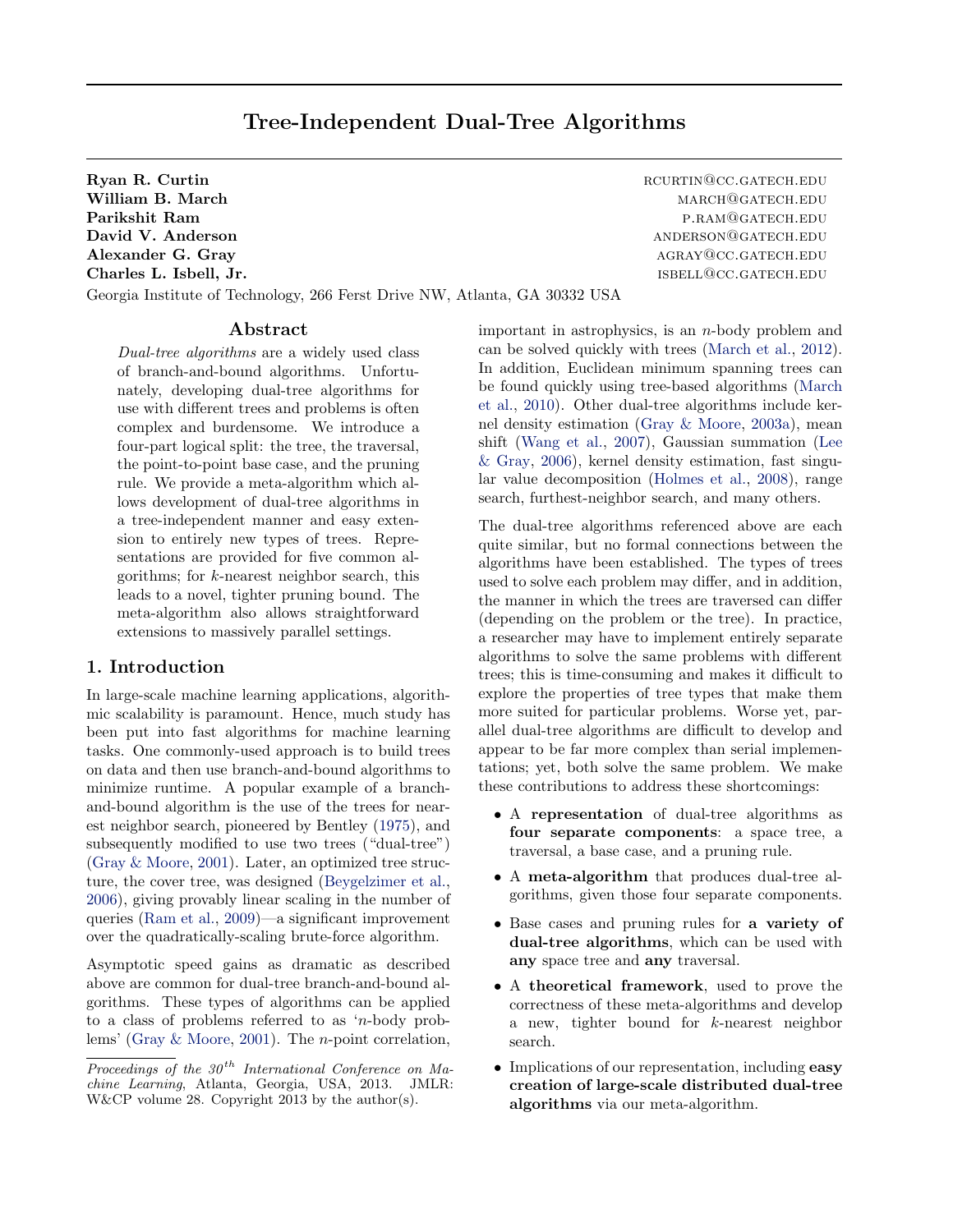# <span id="page-1-0"></span>2. Overview of Meta-Algorithm

In other works, dual-tree algorithms are described as standalone algorithms that operate on a query dataset  $S_q$  and a reference dataset  $S_r$ . By observing commonalities in these algorithms, we propose the following logical split of any dual-tree algorithm into four parts:

- A space tree (a type of data structure).
- A pruning dual-tree traversal, which visits nodes in two space trees, and is parameterized by a BaseCase() and a Score() function.
- A BaseCase() function that defines the action to take on a combination of points.
- A Score() function that determines if a subtree should be visited during the traversal.

We can use this to define a **meta-algorithm**:

Given a type of space tree, a pruning dualtree traversal, a BaseCase() function, and a Score() function, use the pruning dualtree traversal with the given BaseCase() and Score() functions on two space trees  $\mathscr{T}_a$ (built on  $S_q$ ) and  $\mathscr{T}_r$  (built on  $S_r$ ).

In Sections 3 and [4,](#page-2-0) space trees, traversals, and related quantities are rigorously defined. Then, Sections [5](#page-3-0)[–8](#page-6-0) define BaseCase() and Score() for various dual-tree algorithms. Section [9](#page-6-0) discusses implications and future possibilities, including large-scale parallelism.

# 3. Space Trees

To develop a framework for understanding dual-tree algorithms, we must introduce some terminology.

Definition 1. A space tree on a dataset  $S \in \mathbb{R}^{N \times D}$ is an undirected, connected, acyclic, rooted simple graph with the following properties:

- Each node (or vertex), holds a number of points (possibly zero) and is connected to one parent node and a number of child nodes (possibly zero).
- There is one node in every space tree with no parent; this is the root node of the tree.
- Each point in S is contained in at least one node.
- Each node  $\mathcal N$  has a convex subset of  $\Re^D$  containing each point in that node and also the convex subsets represented by each child of the node.

Notationally, we use the following conventions:

• The set of child nodes of a node  $\mathcal{N}_i$  is denoted  $\mathscr{C}(\mathscr{N}_i)$  or  $\mathscr{C}_i$ .



(a) Abstract representation. (b)  $\Re^2$  representation. Figure 1. An example space tree.

- The set of points held in a node  $\mathcal{N}_i$  is denoted  $\mathscr{P}(\mathscr{N}_i)$  or  $\mathscr{P}_i$ .
- The convex subset represented by node  $\mathcal{N}_i$  is denoted  $\mathscr{S}(\mathscr{N}_i)$  or  $\mathscr{S}_i$ .
- The set of descendant nodes of a node  $\mathcal{N}_i$ , denoted  $\mathscr{D}^n(\mathscr{N}_i)$  or  $\mathscr{D}_i^n$ , is the set of nodes  $\mathscr{C}(\mathscr{N}_i)$   $\cup$  $\mathscr{C}(\mathscr{C}(\mathscr{N}_i)) \cup ...$ <sup>1</sup>.
- The set of descendant points of a node  $\mathcal{N}_i$ , denoted  $\mathscr{D}^p(\mathcal{N}_i)$  or  $\mathscr{D}_i^p$ , is the set of points  $\{p : p \in$  $\mathscr{P}(\mathscr{D}^n(\mathscr{N}_i)) \cup \mathscr{P}(\mathscr{N}_i) \}^2$ .
- The parent of a node  $\mathcal{N}_i$  is denoted  $\text{Par}(\mathcal{N}_i)$ .

An abstract representation of an example space tree on a five-point dataset in  $\mathbb{R}^2$  is shown in Figure 1(a). In this illustration,  $\mathcal{N}_r$  is the root node of the tree; it has no parent and it contains the points  $x_3$  and  $x_1$  (that is,  $\mathscr{P}_r = \{x_1, x_5\}.$  The node  $\mathscr{N}_p$  contains points  $x_1$  and  $x_5$  and has children  $\mathcal{N}_c$  and  $\mathcal{N}_d$  (which each have no children and contain points  $x_2$  and  $x_4$ , respectively). In Figure  $1(b)$ , the points in the tree and the subsets  $\mathscr{S}_r$  (darker rectangle) and  $\mathscr{S}_p$  (lighter rectangle) are plotted.  $\mathscr{S}_c = \{x_2\}$  and  $\mathscr{S}_d = \{x_4\}$  are not labeled.

Definition 2. The minimum distance between two nodes  $\mathcal{N}_i$  and  $\mathcal{N}_j$  is defined as

$$
d_{min}(\mathcal{N}_i, \mathcal{N}_j) = \min \left\{ \| p_i - p_j \| \forall p_i \in \mathcal{D}_i^p, p_j \in \mathcal{D}_j^p \right\}.
$$

Definition 3. The maximum distance between two nodes  $\mathcal{N}_i$  and  $\mathcal{N}_j$  is defined as

$$
d_{max}(\mathcal{N}_i, \mathcal{N}_j) = \max \left\{ \|p_i - p_j\| \ \forall \ p_i \in \mathcal{D}_i^p, p_j \in \mathcal{D}_j^p \right\}.
$$

Definition 4. The maximum child distance of a node  $\mathcal{N}_i$  is defined as the maximum distance between the centroid  $C_i$  of  $\mathscr{S}_i$  and each point in  $\mathscr{P}_i$ :

$$
\rho(\mathcal{N}_i) = \max_{p \in \mathcal{P}_i} \|C_i - p\|.
$$

<sup>&</sup>lt;sup>1</sup>By  $\mathscr{C}(\mathscr{C}(\mathcal{N}_i))$  we mean all the children of the children of node  $\mathcal{N}_i$ :  $\mathscr{C}(\mathscr{C}(\mathcal{N}_i)) = {\mathscr{C}(\mathcal{N}_c) : \mathcal{N}_c \in \mathscr{C}(\mathcal{N}_q)}$ .

<sup>&</sup>lt;sup>2</sup>The meaning of  $\mathscr{P}(\mathscr{D}^n(\mathcal{N}_i))$  is similar to  $\mathscr{C}(\mathscr{C}(\mathcal{N}_i))$ .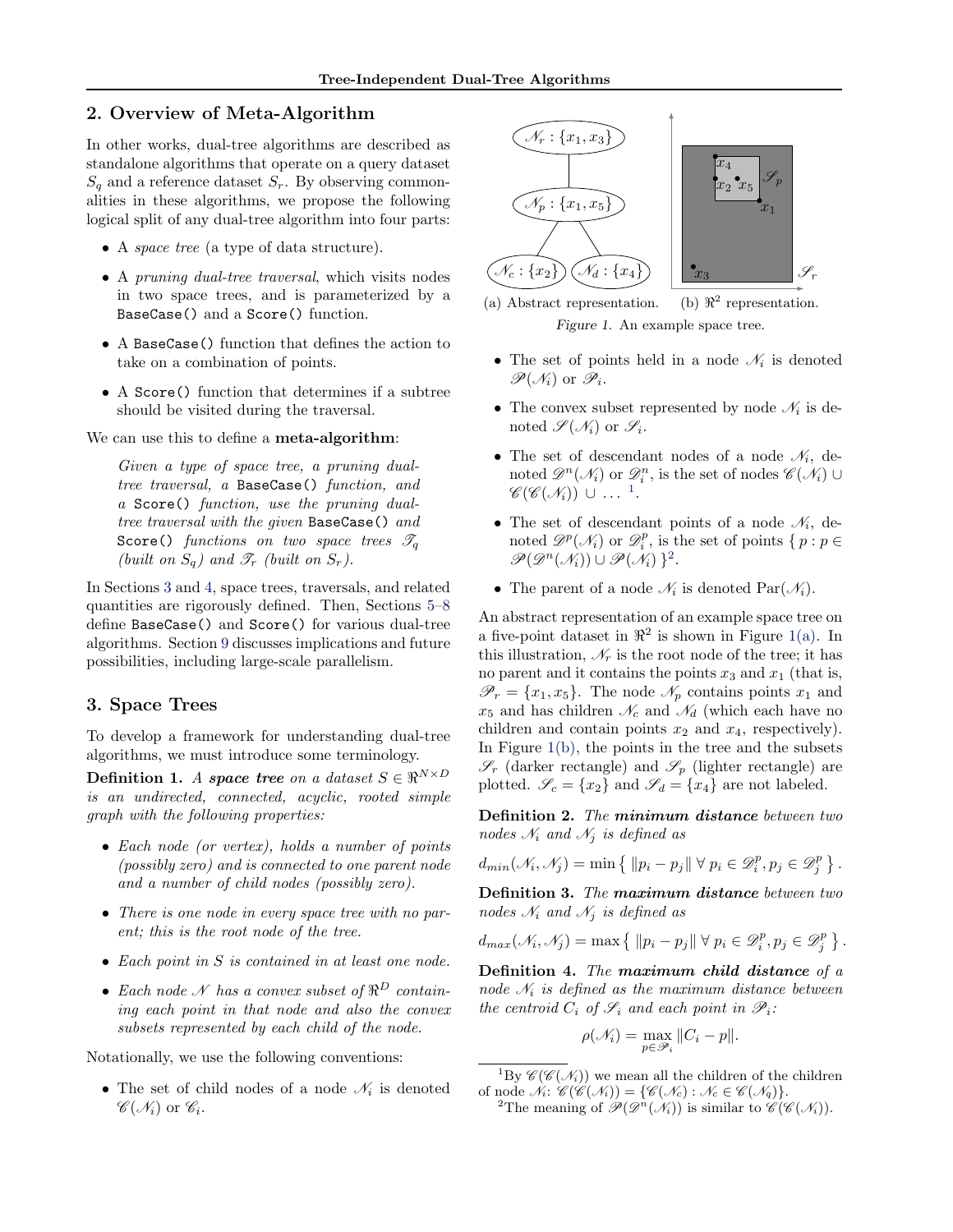<span id="page-2-0"></span>Definition 5. The maximum descendant dis**tance** of a node  $\mathcal{N}_i$  is defined as the maximum distance between the centroid  $C_i$  of  $\mathscr{S}_i$  and points in  $\mathscr{D}_i^p$ :

$$
\lambda(\mathcal{N}_i) = \max_{p \in \mathcal{D}_i^p} ||C_i - p||.
$$

It is straightforward to show that kd-trees, octrees, metric trees, ball trees, cover trees [\(Beygelzimer](#page-8-0) [et al.,](#page-8-0) [2006\)](#page-8-0), R-trees, and vantage-point trees all satisfy the conditions of a space tree. The quantities  $d_{\min}(\mathcal{N}_q, \mathcal{N}_r)$ ,  $d_{\max}(\mathcal{N}_q, \mathcal{N}_r)$ ,  $\lambda(\mathcal{N}_i)$ , and  $\rho(\mathcal{N}_i)$  are easily derived (or bounded, which in many cases is sufficient) for each of these types of trees.

For a kd-tree,  $d_{\min}(\mathcal{N}_i, \mathcal{N}_j)$  is bounded below by the minimum distance between  $\mathscr{S}_i$  and  $\mathscr{S}_j$ ;  $d_{\max}(\mathscr{N}_i, \mathscr{N}_j)$ is bounded above similarly by the maximum distance between  $\mathscr{S}_i$  and  $\mathscr{S}_j$ . Both  $\rho(\mathscr{N}_i)$  and  $\lambda(\mathscr{N}_i)$  are bounded above by  $d_{\max}(C_i, \mathcal{N}_i)$ .

For the cover tree [\(Beygelzimer et al.,](#page-8-0) [2006\)](#page-8-0), each node  $\mathcal{N}_i$  contains only one point  $p_i$  and has 'scale'  $s_i$ .  $d_{\min}(\mathcal{N}_i, \mathcal{N}_j)$  is bounded below by  $d(p_i, p_j)$  –  $2^{s_i+1} - 2^{s_j+1}$  and  $d_{\max}(\mathcal{N}_i, \mathcal{N}_j)$  is bounded above by  $d(p_i, p_j) + 2^{s_i+1} + 2^{s_j+1}$ . Because  $p_i$  is the centroid of  $\mathscr{S}_i$ ,  $\rho(\mathscr{N}_i) = 0$ .  $\lambda(\mathscr{N}_i)$  is simply  $2^{s_i+1}$ .

# 4. Tree Traversals

In general, the nodes of each space tree can be traversed in a number of ways. However, there have been no attempts to formalize tree traversal. Therefore, we introduce several definitions which will be useful later.

Definition 6. A single-tree traversal is a process that, given a space tree, will visit each node in that tree once and perform a computation on any points contained within the node that is being visited.

As an example, the standard depth-first traversal or breadth-first traversal are single-tree traversals. From a programming perspective, the computation in the single-tree traversal can be implemented with a simple callback BaseCase(point) function. This allows the computation to be entirely independent of the single-tree traversal itself. As an example, a simple single-tree algorithm to count the number of points in a given tree would increment a counter variable each time BaseCase(point) was called. However, this concept by itself is not very useful; without pruning branches, no computations can be avoided.

Definition 7. A pruning single-tree traversal is a process that, given a space tree, will visit nodes in the tree and perform a computation to assign a score to that node. If the score is above some bound, the node is "pruned" and none of its descendants will be visited; otherwise, a computation is performed on any points

Algorithm 1 DepthFirstTraversal( $\mathcal{N}_q$ ,  $\mathcal{N}_r$ ). if Score( $\mathcal{N}_q$ ,  $\mathcal{N}_r$ ) =  $\infty$  then return

for each  $p_q \in \mathscr{P}_q, p_r \in \mathscr{P}_r$  do BaseCase( $p_q$ ,  $p_r$ )

for each  $\mathcal{N}_{qc} \in \mathscr{C}_q, \mathcal{N}_{rc} \in \mathscr{C}_r$  do DepthFirstTraversal( $\mathcal{N}_{qc}$ ,  $\mathcal{N}_{rc}$ )

contained within that node. If no nodes are pruned, then the traversal will visit each node in the tree once.

Clearly, a pruning single-tree traversal that does not prune any nodes is a single-tree traversal. A pruning single-tree traversal can be implemented with two callbacks: BaseCase(point) and Score(node). This allows both the point-to-point computation and the scoring to be entirely independent of the traversal. Thus, single-tree branch-and-bound algorithms can be expressed in a tree-independent manner. Extensions to the dual-tree case are given below.

Definition 8. A dual-tree traversal is a process that, given two space trees  $\mathscr{T}_q$  (query tree) and  $\mathscr{T}_r$ (reference tree), will visit every combination of nodes  $(\mathcal{N}_q, \mathcal{N}_r)$  once, where  $\mathcal{N}_q \in \mathcal{T}_q$  and  $\mathcal{N}_r \in \mathcal{T}_r$ . At each visit  $(\mathcal{N}_q, \mathcal{N}_r)$ , a computation is performed between each point in  $\mathcal{N}_q$  and each point in  $\mathcal{N}_r$ .

Definition 9. A pruning dual-tree traversal is a process which, given two space trees  $\mathscr{T}_q$  (query tree) and  $\mathscr{T}_r$  (reference tree), will visit combinations of nodes  $(\mathcal{N}_q, \mathcal{N}_r)$  such that  $\mathcal{N}_q \in \mathcal{T}_q$  and  $\mathcal{N}_r \in \mathcal{T}_r$  no more than once, and perform a computation to assign a score to that combination. If the score is above some bound, the combination is pruned and no combinations  $(\mathscr{N}_{qc}, \mathscr{N}_{rc})$  such that  $\mathscr{N}_{qc} \in \mathscr{D}_{q}^n$  and  $\mathscr{N}_{rc} \in \mathscr{D}_{r}^n$  will be visited; otherwise, a computation is performed between each point in  $\mathcal{N}_q$  and each point in  $\mathcal{N}_r$ .

Similar to the pruning single-tree traversal, a pruning dual-tree algorithm can use two callback functions BaseCase( $p_q$ ,  $p_r$ ) and Score( $\mathcal{N}_q$ ,  $\mathcal{N}_r$ ). An example implementation of a depth-first pruning dual-tree traversal is given in Algorithm 1. The traversal is started on the root of the  $\mathscr{T}_q$  and the root of  $\mathscr{T}_r$ .

Algorithm 1 provides only one example of a commonlyused pruning dual-tree traversal. Other possibilities not explicitly documented here include breadth-first traversals and the unique cover tree dual-tree traversal described by Beygelzimer et al. [\(2006\)](#page-8-0), which can be adapted to the generic space tree case.

The rest of this work is devoted to using these concepts to represent existing dual-tree algorithms in the four parts described in Section [2.](#page-1-0)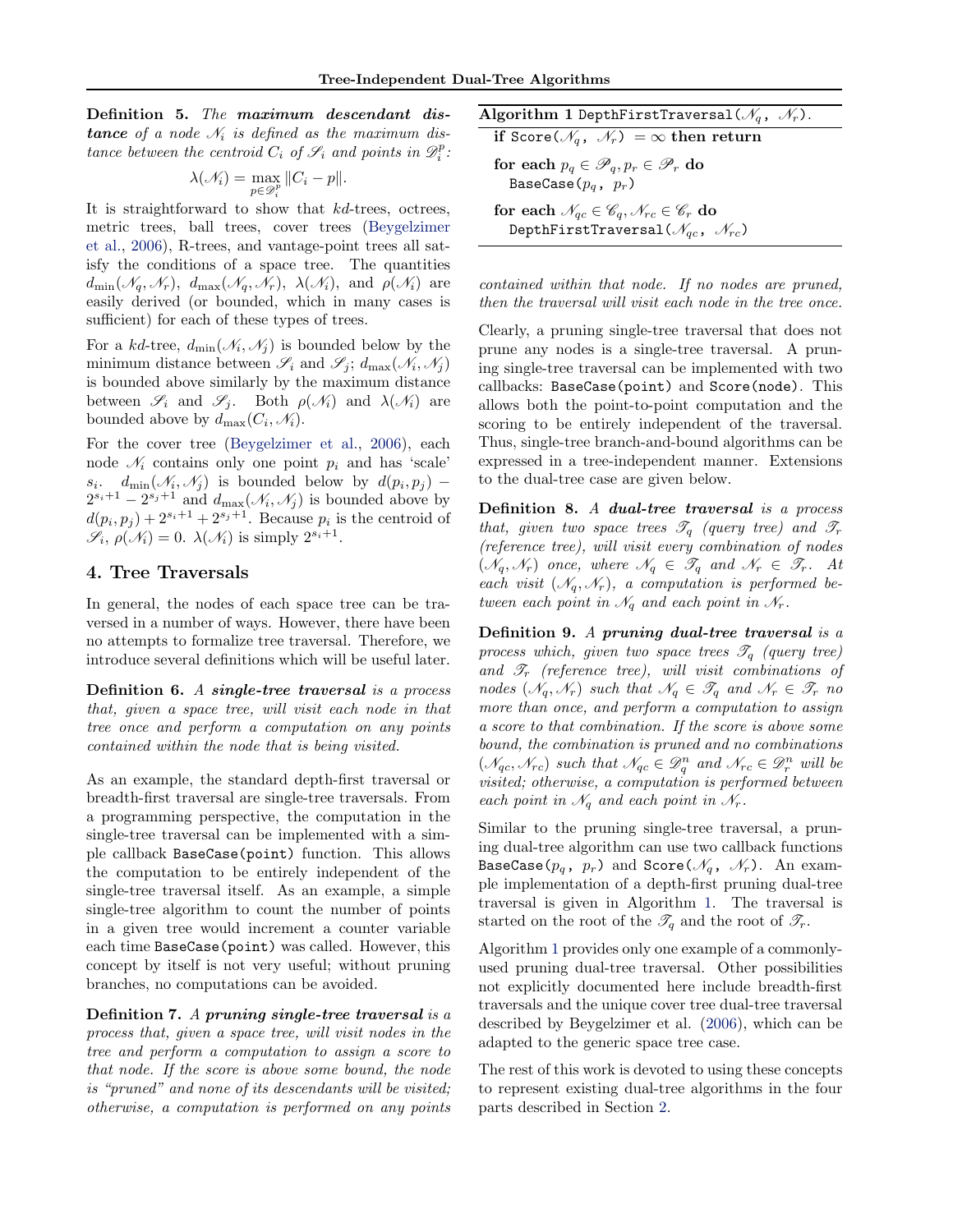## <span id="page-3-0"></span>5. k-Nearest Neighbor Search

k-nearest neighbor search is a well-studied problem with a plethora of algorithms and results. The problem can be stated as follows:

Given a query dataset  $S_q \in \mathbb{R}^{n \times d}$ , a reference dataset  $S_r \in \Re^{m \times d}$ , and an integer  $k: 0 < k < m$ , for each point  $p_q \in S_q$ , find the k nearest neighbors in  $S_r$  and their distances from  $p_q$ . The list of nearest neighbors for a point  $p_q$  can be referred to as  $N_{p_q}$  and the distances to nearest neighbors for  $p_q$  can be referred to as  $D_{p_q}$ . Thus, the k-th nearest neighbor to point  $p_q$  is  $N_{p_q}[k]$  and  $D_{p_q}[k] = ||p_q - N_{p_q}[k]||.$ 

This can be solved using a brute-force approach: compare every possible point combination and store the k smallest distance results for each  $p_q$ . However, this scales poorly –  $O(nm)$ ; hence the importance of fast algorithms to solve the problem. Many existing algorithms employ tree-based branch-and-bound strategies [\(Beygelzimer et al.,](#page-8-0) [2006;](#page-8-0) [Cover & Hart,](#page-8-0) [1967;](#page-8-0) [Fried](#page-8-0)[man et al.,](#page-8-0) [1977;](#page-8-0) [Fukunaga & Narendra,](#page-8-0) [1975;](#page-8-0) [Gray](#page-8-0) [& Moore,](#page-8-0) [2001;](#page-8-0) [Ram et al.,](#page-8-0) [2009\)](#page-8-0).

We unify all of these branch-and-bound strategies by defining methods BaseCase( $p_q$ ,  $p_r$ ) and Score( $\mathcal{N}_q$ ,  $\mathcal{N}_r$ ) for use with a pruning dual-tree traversal.

At the initialization of the tree traversal, the lists  $N_{p_q}$ and  $D_{p_q}$  are empty lists for each query point  $p_q$ . After the traversal is complete, for a query point  $p_q$ , the set  $\{N_{p_q}[1],...,N_{p_q}[k]\}$  is the ordered set of k nearest neighbors of the point  $p_q$ , and each  $D_{p_q}[i] = ||p_q - p_q||$  $N_{p_q}[i]$ . If we assume that  $D_{p_q}[i] = \infty$  if i is greater than the length of  $D_{p_q}$ , we can formulate BaseCase() as given in Algorithm<sup>23</sup>.

With the base case established, only the pruning rule remains. A valid pruning rule will, for a given query node  $\mathcal{N}_q$  and reference node  $\mathcal{N}_r$ , prune the reference subtree rooted at  $\mathcal{N}_r$  if and only if it is known that there are no points in  $\mathcal{D}_r^p$  that are in the set of k nearest neighbors of any points in  $\mathcal{D}_q^p$ . Thus, at any point in the traversal, we can prune the combination  $(\mathcal{N}_q, \mathcal{N}_r)$ if and only if  $d_{\min}(\mathcal{N}_q, \mathcal{N}_r) \geq B_1(\mathcal{N}_q)$ , where

$$
B_1(\mathcal{N}_q) = \max_{p \in \mathcal{D}_q^p} D_p[k].
$$

Now, we can describe this bound recursively. This is important for implementation; a recursive function Algorithm 2  $k$ -nearest-neighbors BaseCase()

**Input:** query point  $p_q$ , reference point  $p_r$ , list of k nearest candidate points  $N_{p_q}$  and k candidate distances  $D_{p_q}$  (both ordered by ascending distance) **Output:** distance d between  $p_q$  and  $p_r$ 

$$
d \leftarrow \|p_q - p_r\|
$$

 $\mathbf{if}\,\, d < D_{p_q}[k]$  and BaseCase $(p_q,\,\,p_r)$  not yet called then

insert d into ordered list  $D_{p_q}$  and truncate list to  $length k$ insert  $p_r$  into  $N_{p_q}$  such that  $N_{p_q}$  is ordered by distance and truncate list to length k return d

can cache previous calculations for large speedups.

$$
B_1(\mathcal{N}_q) = \max \left\{ \max_{p \in \mathcal{P}_q} D_p[k], \max_{p \in \mathcal{D}_q^p, p \notin \mathcal{P}_q} D_p[k] \right\}
$$
  
= 
$$
\max \left\{ \max_{p \in \mathcal{P}_q} D_p[k], \max_{\mathcal{N}_c \in \mathcal{C}_q} \left\{ \max_{p \in \mathcal{P}_c} D_p[k] \right\} \right\}
$$
  
= 
$$
\max \left\{ \max_{p \in \mathcal{P}_q} D_p[k], \max_{\mathcal{N}_c \in \mathcal{C}_q} B_1(\mathcal{N}_c) \right\}
$$

Suppose we have, at some point in the traversal, two points  $p_0, p_1 \in \mathcal{D}_q^p$  for some node  $\mathcal{N}_q$ , with  $D_{p_0}[k] = \infty$ and  $D_{p_1}[k] < \infty$ . This means there exist k points  $\{p_r^1, \ldots, p_r^k\}$  in  $S_r$  such that  $d(p_1, p_r^i) \le D_{p_1}[k]$  for  $i =$  $\{1, \ldots, k\}$ . Because  $p_0, p_1 \in \mathcal{D}_q^p$ , we can apply the triangle inequality to see that  $d(p_0, p_1) \leq 2\lambda(\mathcal{N}_q)$ . Therefore,  $d(p_0, p_r^i) \le D_{p_1}[k] + 2\lambda(\mathcal{N}_q)$  for  $i = \{1, ..., k\}.$ Using this observation we can construct an alternate bound function  $B_2(\mathcal{N}_q)$ :

$$
B_2(\mathcal N_q)=\min_{p\in\mathscr D_q^p}D_p[k]+2\lambda(\mathcal N_q)
$$

which can, like  $B_1(\mathcal{N}_q)$ , be rearranged to provide a recursive definition. In addition, if  $p_0 \in \mathscr{P}_q$  and  $p_1 \in$  $\mathscr{D}_q^p$ , we can bound  $d(p_0, p_1)$  more tightly with  $\rho(\mathcal{N}_q)$  +  $\lambda(\mathcal{N}_q)$  instead of  $2\lambda(\mathcal{N}_q)$ . These observations yield

$$
B_2(\mathcal{N}_q) = \min \left\{ \min_{p \in \mathcal{P}_q} (D_p[k] + \rho(\mathcal{N}_q) + \lambda(\mathcal{N}_q)), \atop \min_{\mathcal{N}_c \in \mathscr{C}_q} (B_2(\mathcal{N}_c) + 2(\lambda(\mathcal{N}_q) - \lambda(\mathcal{N}_c)) \right\}.
$$

Both  $B_1(\mathcal{N}_q)$  and  $B_2(\mathcal{N}_r)$  provide valid pruning rules. We can combine both to get a tighter pruning rule by taking the tighter of the two bounds. In addition,  $B_1(\mathscr{N}_q) \geq B_1(\mathscr{N}_c)$  and  $B_2(\mathscr{N}_q) \geq B_2(\mathscr{N}_c)$  for all  $\mathcal{N}_c \in \mathscr{C}_q$ . Therefore, we can prune  $(\mathcal{N}_q, \mathcal{N}_r)$  if  $d_{\min}(\mathcal{N}_q, \mathcal{N}_r) \geq \min\{B_1(\text{Par}(\mathcal{N}_q)), B_2(\text{Par}(\mathcal{N}_q))\}.$ 

<sup>&</sup>lt;sup>3</sup> In practice, k-nearest-neighbors is often run with identical reference and query sets. In that situation it may be useful to modify this implementation of BaseCase() so that a point does not return itself as the nearest neighbor (with distance 0).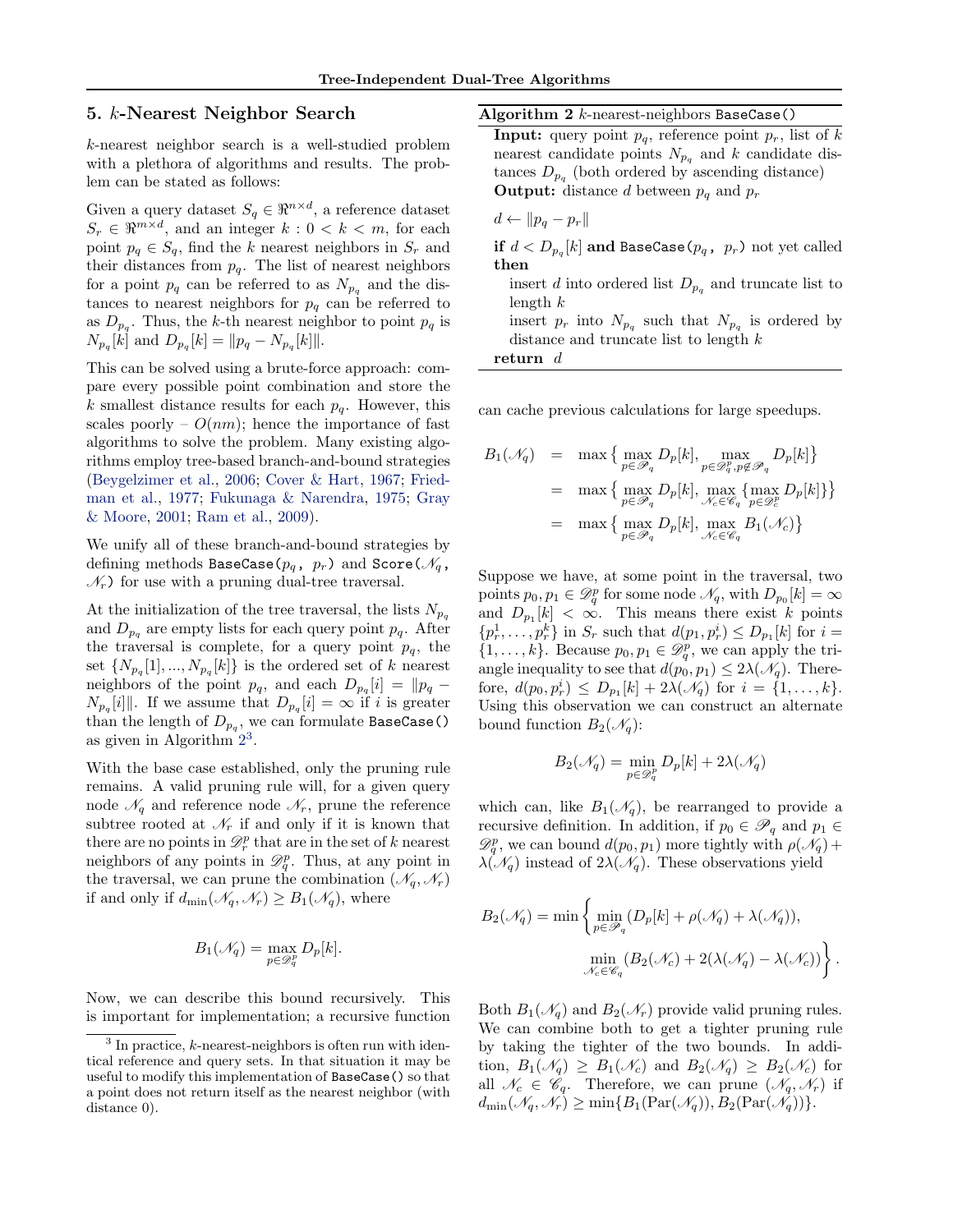Algorithm  $3$  k-nearest-neighbors Score()

**Input:** query node  $\mathcal{N}_q$ , reference node  $\mathcal{N}_r$ Output: a score for the node combination  $(\mathcal{N}_q, \mathcal{N}_r)$ , or  $\infty$  if the combination should be pruned

$$
\begin{array}{l} \textbf{if} \,\, d_{\min}(\mathscr{N}_q, \mathscr{N}_r) < B(\mathscr{N}_q) \textbf{ then} \\ \textbf{return} \,\, d_{\min}(\mathscr{N}_q, \mathscr{N}_r) \end{array}
$$

return ∞

These observations are combined for a better bound:

$$
B(\mathcal{N}_q) = \min \left\{ \max \left\{ \max_{p \in \mathcal{P}_q} D_p[k], \max_{\mathcal{N}_c \in \mathcal{C}_q} B(\mathcal{N}_c) \right\}, \min_{p \in \mathcal{P}_q} (D_p[k] + \rho(\mathcal{N}_q) + \lambda(\mathcal{N}_q)), \min_{\mathcal{N}_c \in \mathcal{C}_q} \left( B(\mathcal{N}_c) + 2(\lambda(\mathcal{N}_q) - \lambda(\mathcal{N}_c)) \right) \right\}
$$

$$
B(\text{Par}(\mathcal{N}_q)) \left\}.
$$

As a result of this bound function being expressed recursively, previous bounds can be cached and used to calculate the bound  $B(\mathcal{N}_q)$  quickly. We can use this to structure Score() as given in Algorithm 3.

Applying the meta-algorithm in Section [2](#page-1-0) with any tree type and any pruning dual-tree traversal gives a correct implementation of k-nearest neighbor search. Proving the correctness is straightforward; first, a (non-pruning) dual-tree traversal which uses BaseCase() as given in Algorithm [2](#page-3-0) will give correct results for any space tree. Then, we already know that  $B(\mathscr{N}_q)$  is a bounding function that, at any point in the traversal, will not prune any subtrees which could contain better nearest neighbor candidates than the current candidates. Thus, the true nearest neighbors for each query point will always be visited, and the results will be correct.

We now show that this algorithm is a generalization of the standard kd-tree k-NN search, which uses a pruning dual-tree depth-first traversal. The archetypal algorithm for all-nearest neighbor search (k-nearest neighbor search with  $k = 1$ ) given for kd-trees in Alex Gray's Ph.D. thesis [\(2003\)](#page-8-0) is shown here in Algorithm 4 with converted notation.  $\delta_q^{nn}$  is the bound for a node  $\mathcal{N}_q$  and is initialized to  $\infty$ ;  $\bar{D}_{p_q}$  represents the nearest distance for a query point  $p_q$ , and  $N_{p_q}$  represents the nearest neighbor for a query point  $p_q$ .  $\mathcal{N}_q$  left represents the left child of  $\mathcal{N}_q$  and is defined to be  $\mathcal{N}_q$  if  $\mathcal{N}_q$ has no children;  $\mathcal{N}_q$  right is similarly defined.

The structure of the algorithm matches Algorithm [1;](#page-2-0) it is a dual-tree depth-first recursion. Because this is a depth-first recursion,  $\delta_q^{nn} = \infty$  for a node  $\mathcal{N}_q$  if no descendants of  $\mathcal{N}_q$  have been recursed into. Otherwise, Algorithm 4 AllNN( $\mathcal{N}_q$ ,  $\mathcal{N}_r$ ) [\(Gray,](#page-8-0) [2003\)](#page-8-0) if  $d_{\min}(\mathscr{N}_q, \mathscr{N}_r) \geq \delta_q^{nn},$  then return if  $\mathcal{N}_q$  is leaf and  $\mathcal{N}_r$  is leaf then for each  $p_q \in \mathscr{P}_q, p_r \in \mathscr{P}_r$  do  $d_{qr} \leftarrow ||p_q - p_r||.$  ${\bf if}\,\, d_{qr} < D_{p_q} \,\,{\bf then}\,\, D_{p_q} = d_{qr};\, N_{p_q} = p_r$  $\mathbf{if} \,\, d_{qr} < \delta_q^{nn} \,\, \mathbf{then} \,\, \delta_q^{nn} \leftarrow d_{qr}$ AllNN( $\mathcal{N}_a$ . left, closer-of( $\mathcal{N}_r$ . left,  $\mathcal{N}_r$ . right)) AllNN( $\mathcal{N}_a$ . left, farther-of( $\mathcal{N}_r$ . left,  $\mathcal{N}_r$ . right)) AllNN( $\mathcal{N}_q$ .right, closer-of( $\mathcal{N}_r$ .left,  $\mathcal{N}_r$ .right)) AllNN( $\mathcal{N}_q$ .right, farther-of( $\mathcal{N}_r$ .left,  $\mathcal{N}_r$ .right))  $\delta_q^{nn} = \min(\delta_q^{nn}, \max(\delta_{q,\text{left}}^{nn}, \delta_{q,\text{right}}^{nn}))$ 

 $\delta_q^{nn}$  is the maximum of  $D_{p_q}$  for all  $p_q \in \mathscr{D}_q^p$ . That is,  $\delta_q^{nn} = B_1(\mathscr{N}_q)$ . Thus, the comparison in the first line of Algorithm 4 is equivalent to Algorithm 3 with  $B_1(\mathscr{N}_q)$  instead of  $B(\mathscr{N}_q)$ .

The first two lines of the inside of the for each loop (the base case) are equivalent to Algorithm [2](#page-3-0) with  $k =$ 1. kd-trees only hold points in leaves; therefore, the base case is called for all combinations of points in each node combination, identical to the depth-first traverser (Algorithm [1\)](#page-2-0).

A kd-tree is a space tree and the dual depth-first recursion is a pruning dual-tree traversal. Also, we showed the equivalency of the pruning rule (that is, the Score() function) and the equivalency of the base case. So, it is clear that Algorithm 4 is produced using our meta-algorithm with these parameters. In addition, because  $B(\mathcal{N}_q)$  is always less than  $B_1(\mathcal{N}_q)$ , Algorithm 3 provides a tighter bound than the pruning rule in Algorithm 4.

This algorithm is also a generalization of the standard cover tree k-NN search [\(Beygelzimer et al.,](#page-8-0) [2006\)](#page-8-0). The cover tree search is a pruning dual-tree traversal where the query tree is traversed depth-first while the reference tree is simultaneously traversed breadthfirst. The pruning rule (after simple adaptation to the k-nearest-neighbor search problem instead of the nearest-neighbor search problem) is equivalent to

$$
d_{\min}(\mathcal{N}_q, \mathcal{N}_r) \ge D_{p_q}[k] + \lambda(\mathcal{N}_q)
$$

where  $p_q$  is the point contained in  $\mathcal{N}_q$  (remember, each node of a cover tree contains one point). This is equivalent to  $B_2(\mathcal{N}_q)$  because  $\rho(\mathcal{N}_q) = 0$  for cover trees. The transformation from the algorithm given by Beygelzimer et al. [\(2006\)](#page-8-0) to our representation is made clear in Appendix A (supplementary material) and in the k-nearest neighbor search implementation of the C++ library MLPACK [\(Curtin et al.,](#page-8-0) [2011\)](#page-8-0); this is implemented in terms of our meta-algorithm.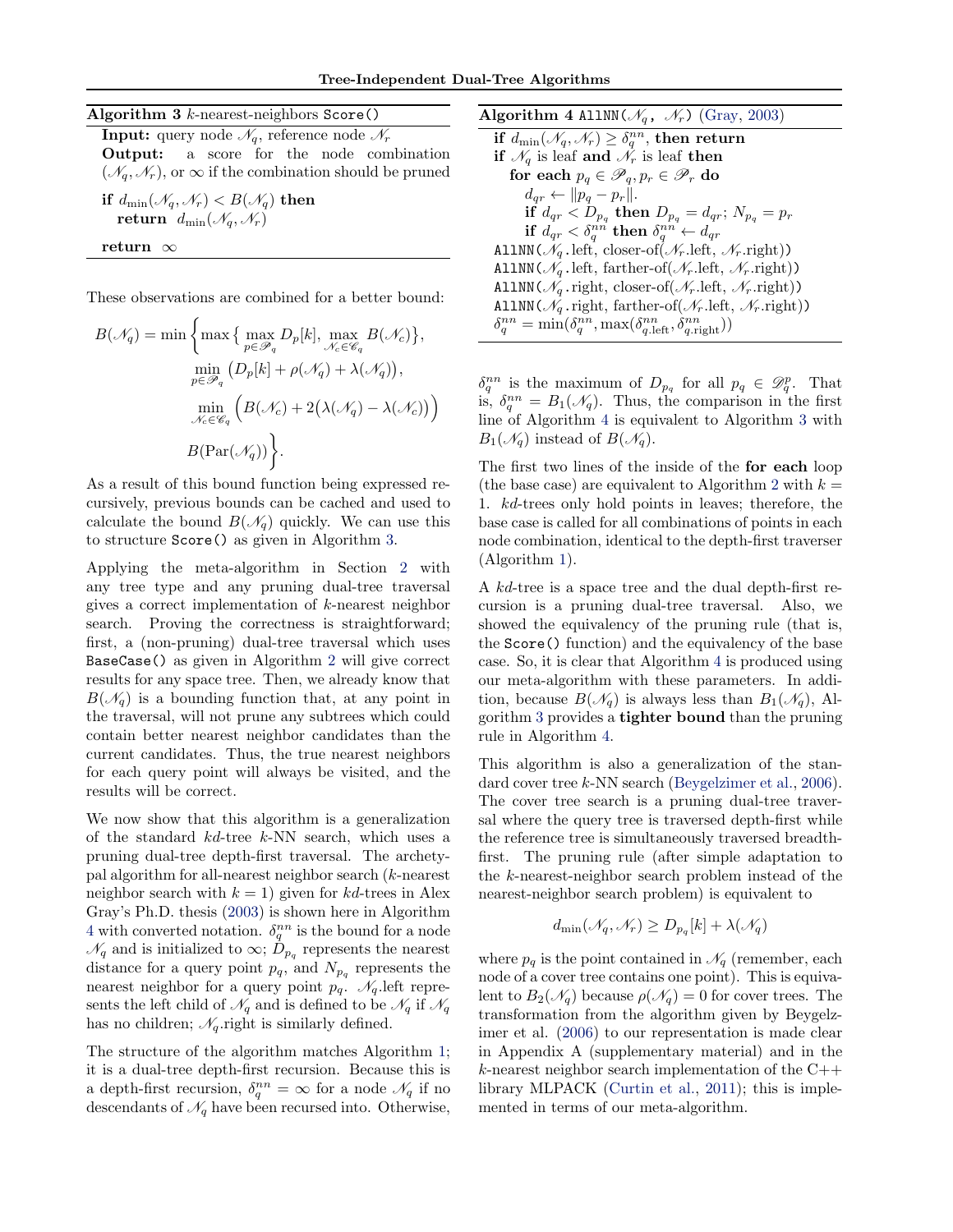<span id="page-5-0"></span>Specific algorithms for ball trees, metric trees, VP trees, octrees, and other space trees are trivial to create using the BaseCase() and Score() implementation given here (and in MLPACK). Note also that this implementation will work in any metric space.

An extension to k-furthest neighbor search is straightforward. The bound function must be 'inverted' by changing 'max' to 'min' (and vice versa); in addition, the distances  $D_{p_q}[i]$  must be initialized to 0 instead of  $\infty$ , and the lists D and N must be sorted by descending distance instead of ascending distance. Lastly, the comparison  $d < D_{p_q}[k]$  must be changed to  $d > D_{p_q}[k]$ . With these simple changes, we have easily solved an entirely different problem using our meta-algorithm. An implementation using our meta-algorithm for both kd-trees and cover trees is also available in MLPACK.

# 6. Range Search

Range search is another popular neighbor searching problem related to k-nearest neighbor search. In addition to being a fairly standard machine learning task, it has numerous uses in applications such as databases and geographic information systems (GIS). A treatise on the history of the problem and solutions is given by Agarwal & Erickson [\(1999\)](#page-8-0). The problem is:

Given query and reference datasets  $S_q$ ,  $S_r$  and a range  $[\delta_1, \delta_2]$ , for each point  $p_q \in S_q$ , find all points in  $S_r$ such that  $\delta_1 \leq \|p_q - p_r\| \leq \delta_2$ . As with k-nearest neighbor search, refer to the list of neighbors for each query point  $p_q$  as  $N_{p_q}$  and the corresponding distances as  $D_{p_q}$ . These lists are not sorted in any particular order, and at initialization time, they are empty.

In different settings, the problem of range search may not be stated identically; however, our results are easily adaptable. A BaseCase() implementation is given in Algorithm 5, and a Score() implementation is given in Algorithm 6. The only bounds to consider are  $[\delta_1, \delta_2]$ , so no complex bound handling is necessary.

While range search is sometimes mentioned in the context of dual-tree algorithms [\(Gray & Moore,](#page-8-0) [2001\)](#page-8-0), the focus is usually on  $k$ -nearest neighbor search. As a result, we cannot find any explicitly published dual-tree algorithms to generalize; however, a single-tree algorithm was proposed by Bentley and Friedman [\(1979\)](#page-8-0). Thus, the BaseCase() and Score() proposed here can be used with our meta-algorithm to produce entirely novel range search implementations; MLPACK has kdtree and cover tree implementations.

#### 7. Borůvka's Algorithm

Finding a Euclidean minimum spanning tree has been a relevant problem since Borůvka's algorithm was Algorithm 5 Range search BaseCase().

**Input:** query point  $p_q$ , reference point  $p_r$ , neighbor list  $N_{p_q}$ , distance list  $D_{p_q}$ 

**Output:** distance d between  $p_q$  and  $p_r$ 

$$
d \leftarrow \|p_q - p_r\|
$$

if  $\delta_1 \leq d \leq \delta_2$  and BaseCase( $p_q$ ,  $p_r$ ) not yet called then

$$
N_{p_q} \leftarrow N_{p_q} \cup \{p_r\}
$$
  

$$
D_{p_q} \leftarrow D_{p_q} \cup \{d\}
$$
  
return 
$$
d
$$

Algorithm 6 Range search Score(). Input: query node  $\mathscr{N}_q,$  reference node  $\mathscr{N}_r$ **Output:** a score for  $(\mathcal{N}_q, \mathcal{N}_r)$ , or  $\infty$  if the combination should be pruned if  $\delta_1 \leq d_{min}(\mathcal{N}_a, \mathcal{N}_r) \leq \delta_2$  then

return  $d_{min}(\mathcal{N}_q, \mathcal{N}_r)$ return ∞

proposed in 1926. Recently, a dual-tree version of Borůvka's algorithm was developed [\(March et al.,](#page-8-0) [2010\)](#page-8-0) for kd-trees and cover trees. We unify these two algorithms and generalize to other types of space tree by formulating BaseCase() and Score() functions.

For a dataset  $S_r \in \Re^{N \times D}$ , Borůvka's algorithm connects each point to its nearest neighbor, giving many 'components'. For each component c, the nearest point in  $S_r$  to any point of c that is not part of c is found. The points are connected, combining those components. This process repeats until only one component—the minimum spanning tree—remains.

During the algorithm, we maintain a list  $F$  made up of i components  $F_i: \{E_i, V_i\}$  where  $E_i$  is the list of edges and  $V_i$  is the list of vertices in the component  $F_i$  (these are points in  $S_r$ ). Each point in  $S_r$  belongs to only one  $F_i$ . At initialization,  $|F| = |S_r|$  and  $F_i =$  $\{\emptyset, \{p_i\}\}\$ for  $i = \{1, \ldots, |S_r|\}$ , where  $p_i$  is the *i*'th point in  $S_r$ . For  $p \in S_r$  we define  $F(p) = F_i$  if  $F_i$  is the component containing  $p$ . During the algorithm, we maintain  $N(F_i)$  as the candidate nearest neighbor of component  $F_i$  and  $p_c(F_i)$  as the point in component  $F_i$  nearest to  $N(F_i)$ . Then,  $D(F_i) = ||p_c(F_i) - N(F_i)||$ . Remember that  $F(N(F_i)) \neq F_i$ .

To run Borůvka's algorithm with a space tree  $\mathscr{T}_r$  built on the set of points  $S_r$ , a pruning dual-tree traversal is run with BaseCase() as Algorithm [7,](#page-6-0) Score() as Al-gorithm [8,](#page-6-0)  $\mathscr{T}_r$  as *both* of the trees, and F as initialized before. Note that  $Score()$  uses  $B(\mathcal{N}_q)$  from Section [5](#page-3-0) with  $k = 1$ . Upon traversal completion, we have a list  $N(F_i)$  of nearest neighbors of each component  $F_i$ . The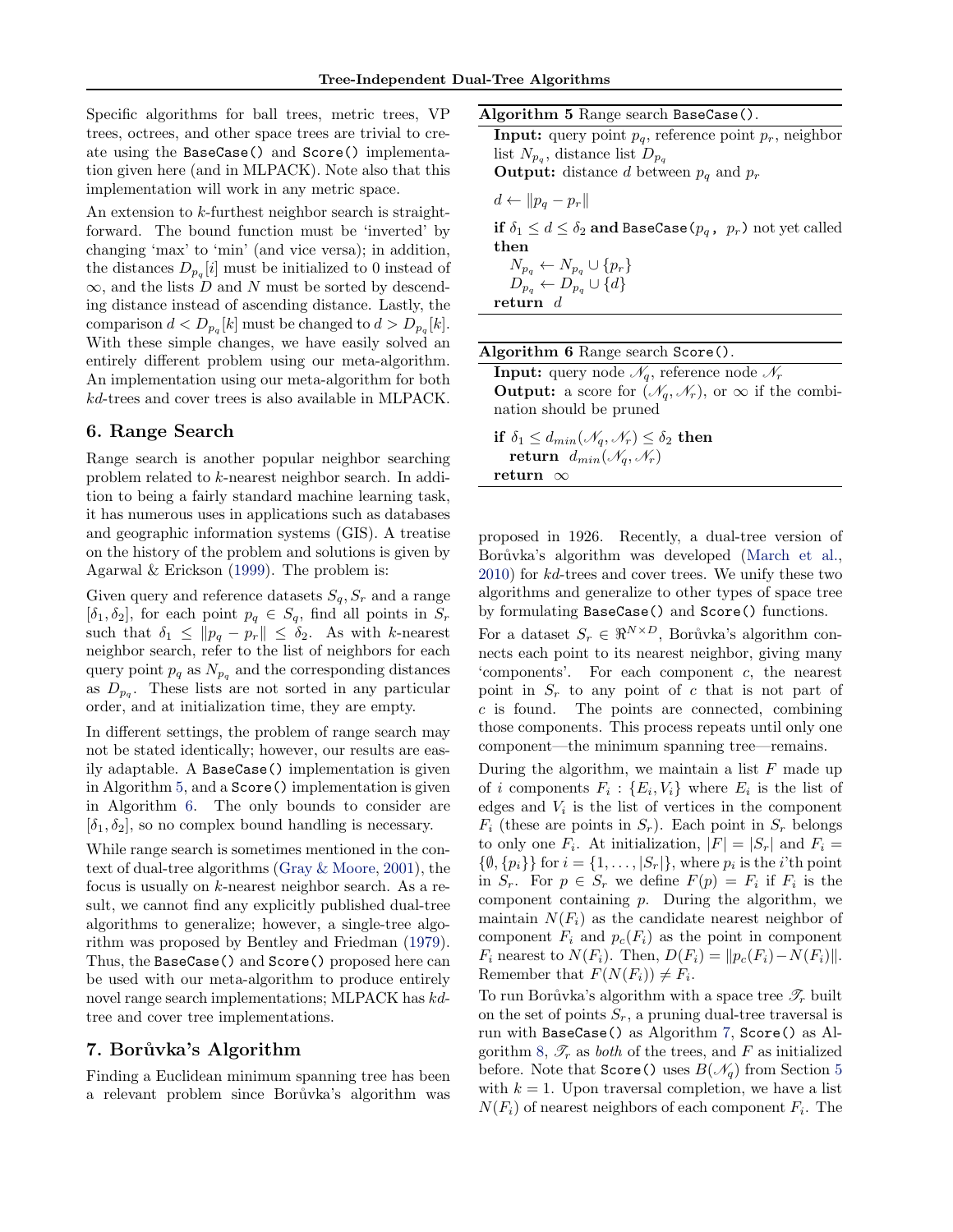#### <span id="page-6-0"></span>Algorithm 7 Borůvka's algorithm BaseCase().

**Input:** query point  $p_q$ , reference point  $p_r$ , nearest candidate point  $N(F(p_q))$  and distance  $D(F(p_q))$ **Output:** distance d between  $p_q$  and  $p_r$ 

if  $p_q = p_r$  then return 0 if  $F(p_q) \neq F(p_r)$  and  $||p_q - p_r|| < D(F(p_q))$  then  $D(F(p_q)) \leftarrow ||p_q - p_r||$  $N(F(p_q)) \leftarrow p_r; \quad p_c(F(p_q)) \leftarrow p_q$ return  $\|p_q - p_r\|$ 

#### Algorithm 8 Borůvka's algorithm Score().

return ∞

**Input:** query node  $\mathcal{N}_q$ , reference node  $\mathcal{N}_r$ Output: a score for the node combination  $(\mathcal{N}_q, \mathcal{N}_r)$ , or  $\infty$  if the combination should be pruned if  $d_{\min}(\mathcal{N}_q, \mathcal{N}_r) < B(\mathcal{N}_q)$  then  $\mathbf{if}\,\,F(p_q)=F(p_r)\,\,\forall p_q\in \mathscr{D}_q^p, p_r\in \mathscr{D}_r^p\,\, \mathbf{then}$ return ∞ return  $d_{\min}(\mathcal{N}_q, \mathcal{N}_r)$ 

edge  $(N(F_i), p_c(F_i))$  is added to  $F_i$  for each  $F_i$ . Then, any components in  $F$  with shared edges are merged into a new list F' where  $|F'| < |F|$ . The pruning dualtree traversal is then run again with  $F = F'$  and the traversal-merge process repeats until  $|F| = 1$ . When  $|F| = 1$ , then  $F_1$  is the minimum spanning tree of  $S_r$ . To prove the correctness of the meta-algorithm, see Theorem 4.1 in March et al. [\(2010\)](#page-8-0). That proof can be adapted from kd-trees to general space trees. Our representation is a generalization of their algorithms; our meta-algorithm to produces their kd-tree and cover tree implementations with a tighter distance bound  $B(\mathcal{N}_q)$ . Our meta-algorithm produces a provably correct dual-tree algorithm with any type of space tree.

## 8. Kernel Density Estimation

Much work has been produced regarding the use of dual-tree algorithms for kernel density estimation (KDE), including by Gray & Moore [\(2001;](#page-8-0) [2003b\)](#page-8-0) and later by Lee et al. [\(2006;](#page-8-0) [2008\)](#page-8-0). KDE is an important machine learning problem with a vast range of applications, such as signal processing to econometrics. The problem is, given query and reference sets  $S_q$ ,  $S_r$ , to estimate a probability density  $f_q$  at each point  $p_q \in S_q$ using each point  $p_r \in S_r$  and a kernel function  $K_h$ . The exact probability density at a point  $p_q$  is the sum of  $K(||p_q - p_r||)$  for all  $p_r \in S_r$ .

In general, the kernel function is some zero-centered probability density function, such as a Gaussian. This means that when  $\|p_q - p_r\|$  is very large, the contribution of K to  $f_q$  is very small. Therefore, we can approximate small values using a dual-tree algorithm to avoid unnecessary computation; this is the idea set forth by Gray & Moore  $(2001)$ . Because K is a function which is decreasing with distance, the maximum difference between  $K$  values for a given combination  $(\mathscr{N}_q, \mathscr{N}_r)$  can be bounded above with

$$
B_K(\mathscr{N}_q, \mathscr{N}_r) = K(d_{\min}(\mathscr{N}_q, \mathscr{N}_r)) - K(d_{\max}(\mathscr{N}_q, \mathscr{N}_r)).
$$
 The algorithm takes a parameter  $\epsilon$ ; when  $B_K(\mathscr{N}_q, \mathscr{N}_r)$  is less than  $\epsilon / |S_r|$ , the kernel values are approximated

using the kernel value of the centroid  $C_r$  of the reference node. The division by  $|S_r|$  ensures that the total approximation error is bounded above by  $\epsilon$ . The base case on  $p_q$  and  $p_r$  merely needs to add  $K(\|p_q-p_r\|)$  to the existing density estimate  $f_q$ . When the algorithm is initialized,  $f_q = 0$  for all query points. BaseCase() is Algorithm 10 and Score() is Algorithm 9.

Again we emphasize the flexibility of our metaalgorithm. To our knowledge cover trees, octrees, and ball trees have never been used to perform KDE in this manner. Our meta-algorithm can produce these implementations with ease.

# 9. Discussions

We have now shown five separate algorithms for which we have taken existing dual-tree algorithms and constructed a BaseCase() and Score() function that can be used with any space tree and any dual-tree traversal. Single-tree extensions of these four methods are straightforward simplifications.

This modular way of viewing tree-based algorithms has several useful immediate applications. The first

| Algorithm 9 KDE Score( $\mathcal{N}_q$ , $\mathcal{N}_r$ ).                             |
|-----------------------------------------------------------------------------------------|
| <b>Input:</b> query node $\mathcal{N}_q$ , reference node $\mathcal{N}_r$               |
| <b>Output:</b> a score for $(\mathcal{N}_q, \mathcal{N}_r)$ or $\infty$ if the combina- |
| tion should be pruned                                                                   |
| if $B_K(\mathscr{N}_q, \mathscr{N}_r) \geq \frac{\epsilon}{ S_r }$ then                 |
| for each $p_q \in \mathscr{D}_q^p$ do                                                   |
| $f_q \leftarrow f_q +  \mathscr{D}_r^p[K(\Vert p_q - C_r \Vert)]$                       |
|                                                                                         |

return ∞ return  $d_{\min}(N_q, N_r)$ 

| Algorithm 10 KDE BaseCase( $p_q$ , $p_r$ ). |  |  |  |  |  |
|---------------------------------------------|--|--|--|--|--|
|---------------------------------------------|--|--|--|--|--|

**Input:** query point  $p_q$ , reference point  $p_r$ , density estimate  $f_q$ 

**Output:** distance between  $p_q$  and  $p_r$ 

if BaseCase( $p_q$ ,  $p_r$ ) already called then return  $f_q \leftarrow f_q + K_h(||p_q - p_r||)$ return  $\|p_q - p_r\|$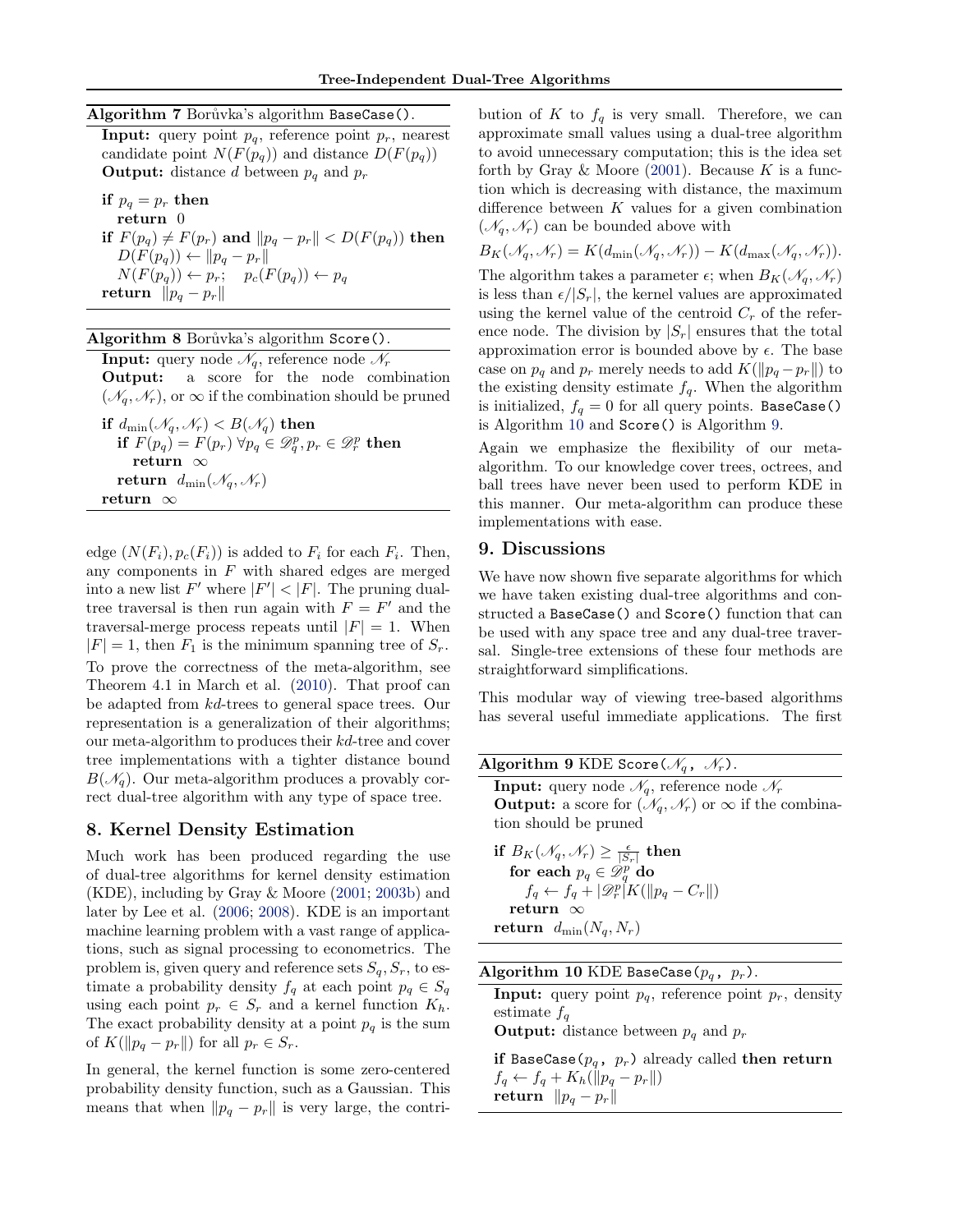is implementation. Given a tree implementation and a dual-tree traversal implementation, all that is required is BaseCase() and Score() functions. Thus, code reuse can be maximized, and new algorithms can be implemented simply by writing two new functions. More importantly, the code is now modular. ML-PACK [\(Curtin et al.,](#page-8-0) [2011\)](#page-8-0), written in C++, uses templates for this. One example is the DualTreeBoruvka class, which implements the meta-algorithm discussed in Section [7,](#page-5-0) and has the following arguments:

template<typename MetricType, typename TreeType, typename TraversalType> class DualTreeBoruvka;

This means that any class satisfying the constraints of the TreeType template parameter can be designed without any consideration or knowledge of the DualTreeBoruvka class or of the TraversalType class; it is entirely independent. Then, assuming a TreeType and TraversalType without bugs, the dualtree Borůvka's algorithm is guaranteed to work. An immediate example of the advantage of this is that cover trees were implemented for MLPACK for use with k-nearest neighbor search. This cover tree implementation could, without any additional work, be used with DualTreeBoruvka—which was never an intended goal during the cover tree implementation but still a particularly valuable result!

Of course, the utility of these abstractions are not limited to implementation details. Each of the papers cited in the previous sections describe algorithms in terms of one specific tree type. March et al. [\(2010\)](#page-8-0) discuss implementations of Borůvka's Algorithm on both kd-trees and cover trees and give algorithms for both. Each algorithm given is quite different and it is not easy to see their similarities. Using our metaalgorithm, any of these tree-based algorithms can be expressed with less effort—especially for more complex trees like the cover tree—and in a more general sense.

In addition, correctness proofs for our algorithms tend to be quite simple. These proofs for each algorithm here can be given in two simple sub-proofs: (1) prove the correctness of BaseCase() when no prunes are made, and  $(2)$  prove that  $Score()$  does not prune any subtrees on which the algorithm's correctness depends.

The logical split of base case, pruning rule, tree type, and traversal can also be advantageous. A strong example of this is the function  $B(\mathcal{N}_q)$  devised in Section [5,](#page-3-0) which is a novel, tighter bound. When not considering a particular tree, the path to a superior algorithm can often be simpler (as in that case).

#### 9.1. Parallelism

Nowhere in this paper has parallelism been discussed in any detail. In fact, all of the given algorithms seem to be suited to serial implementation. However, the pruning dual-tree traversal is entirely separate from the rest of the dual-tree algorithm; therefore, a parallel pruning dual-tree traversal can be used without modifying the rest of the algorithm.

For instance, consider k-nearest neighbor search. Most large-scale parallel implementations of k-NN do not use space trees but instead techniques like LSH for fast (but inexact) search. To our knowledge, no freely available software exists that implements distributed dual-tree k-nearest neighbor search.

As a simple (and not necessarily efficient) proof-ofconcept idea for a distributed traversal, suppose we have  $t^2$  machines and a "master" machine for some  $t > 0$ . Then, for a query tree  $\mathscr{T}_q$  and a reference tree  $\mathscr{T}_r$ , we can split  $\mathscr{T}_q$  into t subtrees and one "master tree"  $\mathscr{T}_{qm}$ . The reference tree  $\mathscr{T}_r$  is split the same way. Each possible combination of query and reference subtrees is stored on one of the  $t^2$  machines, and the master trees are stored on the master machine. The lists  $D$  and  $N$  can be stored on the master machine and can be updated or queried by other machines.

The traversal starts at the roots of the query tree and reference tree and proceeds serially on the master. When a combination in two subtrees is reached, Score() and BaseCase() are performed on the machine containing those two subtrees and that subtree traversal continues in parallel. This idea satisfies the conditions of a pruning dual-tree traversal; thus, we can use it to make any dual-tree algorithm parallel.

Recently, a distributed dual-tree algorithm was developed for kernel summation [\(Lee et al.,](#page-8-0) [2012\)](#page-8-0); this work could be adapted to a generalized distributed pruning dual-tree traversal for use with our meta-algorithm.

# 10. Conclusion

We have proposed a tree-independent representation of dual-tree algorithms and a meta-algorithm which can be used to create these algorithms. A dual-tree algorithm is represented as four parts: a space tree, a pruning dual-tree traversal, a BaseCase() function, and a Score() function. We applied this representation to generalize and extend five example dual-tree algorithms to different types of trees and traversals. During this process, we also devised a novel bound for k-nearest neighbor search that is tighter than existing bounds. Importantly, this abstraction can be applied to help approach the problem of parallel dual-tree algorithms, which currently is not well researched.